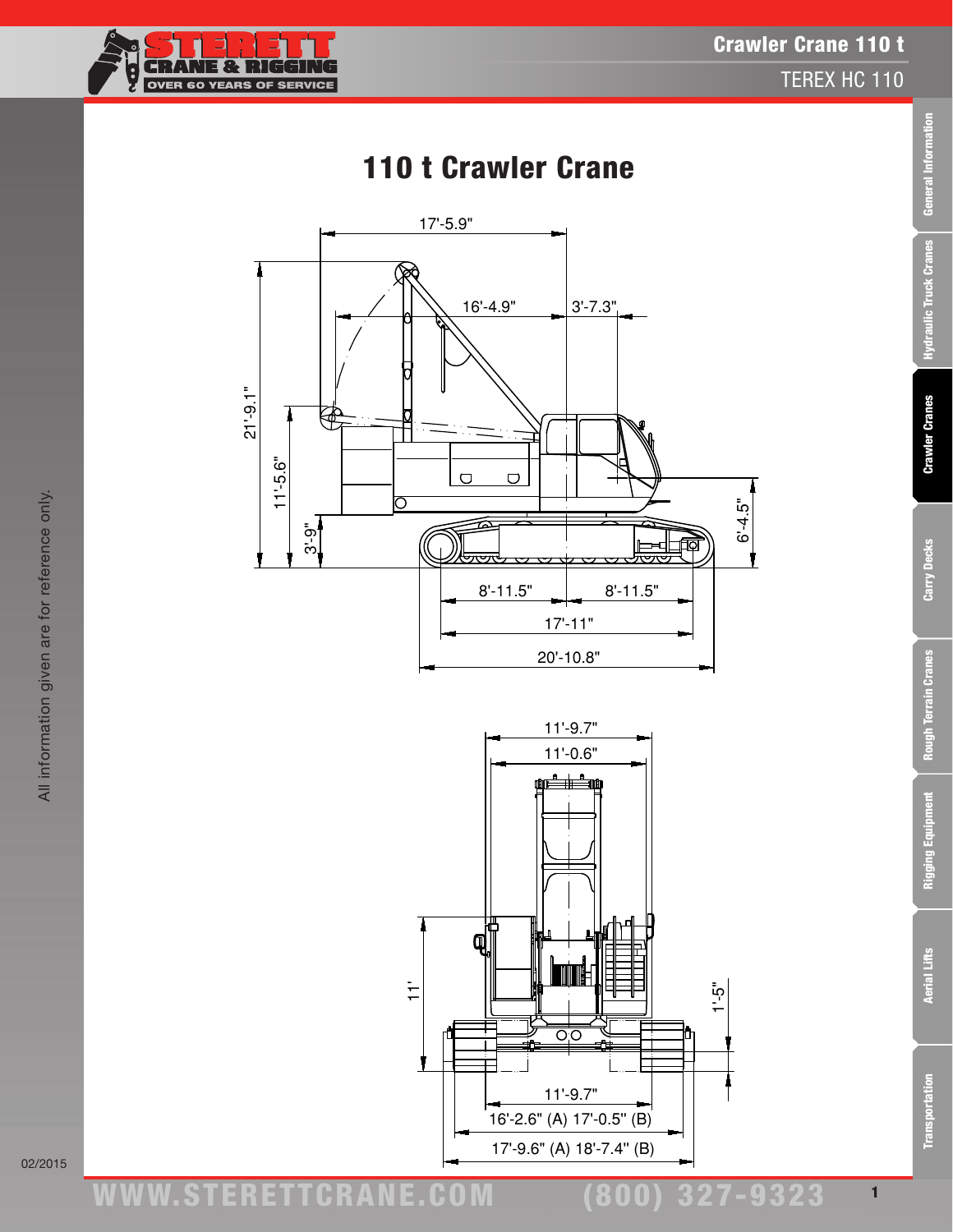#### TEREX HC 110



All information given are for reference only.

All information given are for reference only.

eral Information Feb Ē Truck



**Transportation** 

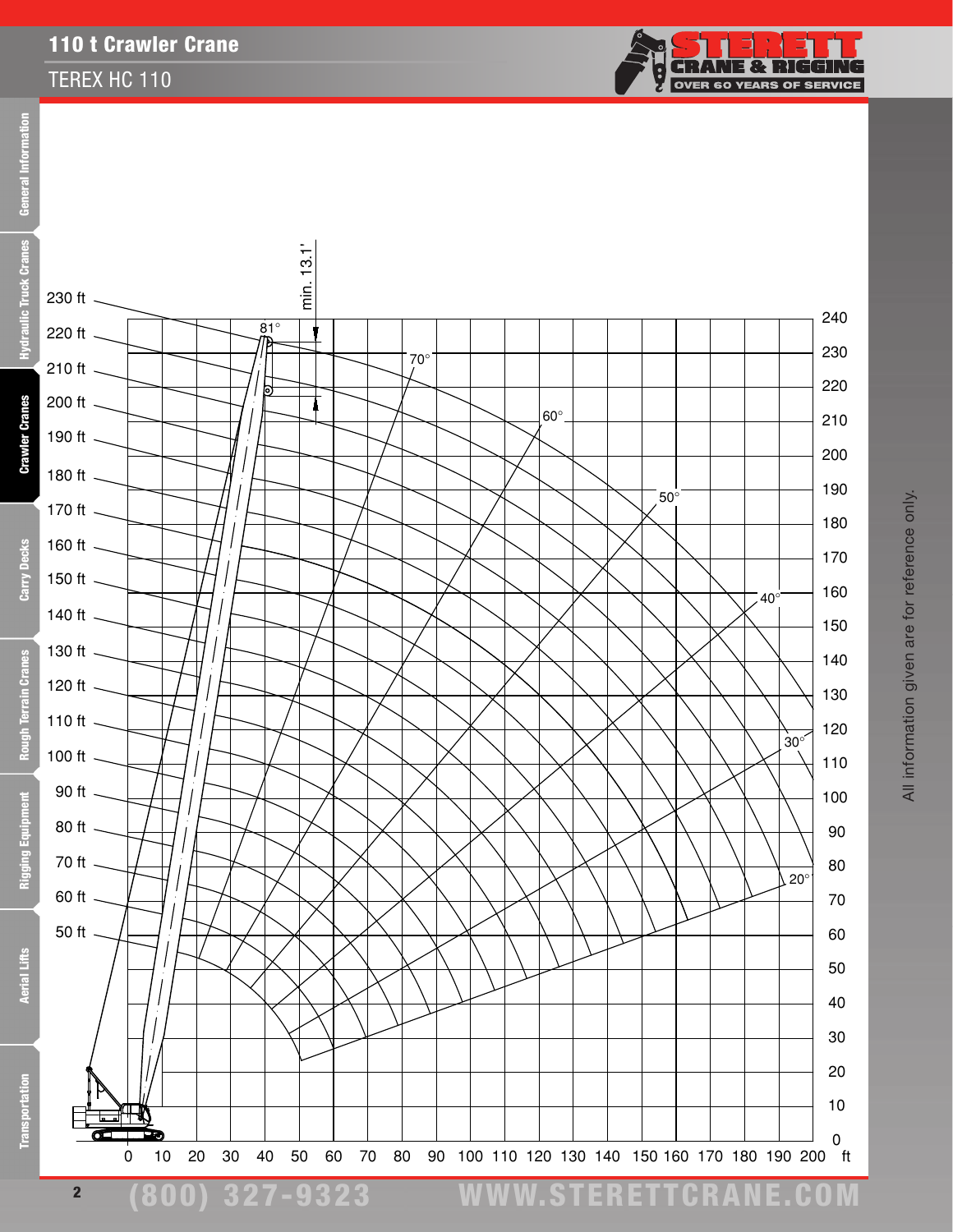| 1382 B.L<br><b>OVER 60 YEARS OF SERVICE</b> |  |
|---------------------------------------------|--|
|                                             |  |

TEREX HC 110

**General Information** 

**Hydraulic Truck Cranes** 

**Crawler Cranes** 

Carry Decks

|     | 50-140 ft<br>59 HI Offset tip |        | ▆▇▆<br>52,900 lbs |        | 13'2.6" | 這     |        | C<br>$360^\circ$ |       | 75<br>75% |     |
|-----|-------------------------------|--------|-------------------|--------|---------|-------|--------|------------------|-------|-----------|-----|
| ft  | 50                            | 60     | 70                | 80     | 90      | 100   | 110    | 120              | 130   | 140       | ft  |
| 13  | 220                           |        |                   |        |         |       |        |                  |       |           | 13  |
| 14  | 190.08                        | 203.57 |                   |        |         |       |        |                  |       |           | 14  |
| 15  | 190.08                        | 189.95 |                   |        |         |       |        |                  |       |           | 15  |
| 16  | 123.59                        | 123.41 | 177.91            |        |         |       |        |                  |       |           | 16  |
| 17  | 123.59                        | 123.41 | 123.26            | 162.15 |         |       |        |                  |       |           | 17  |
| 19  | 123.59                        | 123.41 | 123.26            | 123.05 | 133.76  |       |        |                  |       |           | 19  |
| 20  | 123.59                        | 123.41 | 123.26            | 123.05 | 122.9   | 122.7 |        |                  |       |           | 20  |
| 22  | 87.98                         | 87.8   | 87.64             | 87.45  | 87.3    | 87.09 | 105.37 |                  |       |           | 22  |
| 24  | 87.98                         | 87.8   | 87.64             | 87.45  | 87.3    | 87.09 | 86.91  | 91.97            |       |           | 24  |
| 25  | 87.98                         | 87.8   | 87.64             | 87.45  | 87.3    | 87.09 | 86.91  | 86.7             | 86.51 |           | 25  |
| 27  | 67.95                         | 67.74  | 67.57             | 67.34  | 67.19   | 66.96 | 66.75  | 66.51            | 66.32 | 76.99     | 27  |
| 30  | 67.95                         | 67.74  | 67.57             | 67.34  | 67.19   | 66.96 | 66.75  | 66.51            | 66.32 | 66.09     | 30  |
| 35  | 55.21                         | 55.02  | 54.86             | 54.64  | 54.48   | 54.26 | 54.06  | 53.83            | 53.64 | 53.41     | 35  |
| 40  | 46.32                         | 46.11  | 45.94             | 45.71  | 45.54   | 45.31 | 45.1   | 44.86            | 44.68 | 44.44     | 40  |
| 50  | 34.8                          | 34.57  | 34.38             | 34.14  | 33.96   | 33.72 | 33.5   | 33.25            | 33.04 | 32.79     | 50  |
| 60  |                               | 27.46  | 27.29             | 27.07  | 26.9    | 26.67 | 26.47  | 26.23            | 26.03 | 25.8      | 60  |
| 70  |                               |        | 22.41             | 22.17  | 22.01   | 21.77 | 21.56  | 21.32            | 21.11 | 20.87     | 70  |
| 80  |                               |        |                   | 18.64  | 18.46   | 18.22 | 18     | 17.75            | 17.56 | 17.3      | 80  |
| 90  |                               |        |                   |        | 15.78   | 15.53 | 15.3   | 15.06            | 14.85 | 14.61     | 90  |
| 100 |                               |        |                   |        |         | 13.44 | 13.2   | 12.95            | 12.74 | 12.49     | 100 |
| 110 |                               |        |                   |        |         |       | 11.53  | 11.26            | 11.04 | 10.79     | 110 |
| 120 |                               |        |                   |        |         |       |        | 9.88             | 9.66  | 9.4       | 120 |
| 130 |                               |        |                   |        |         |       |        |                  | 8.51  | 8.24      | 130 |
| 140 |                               |        |                   |        |         |       |        |                  |       | 7.27      | 140 |

02/2015

ww.TDKv.com www.STERETTCRAnE.Com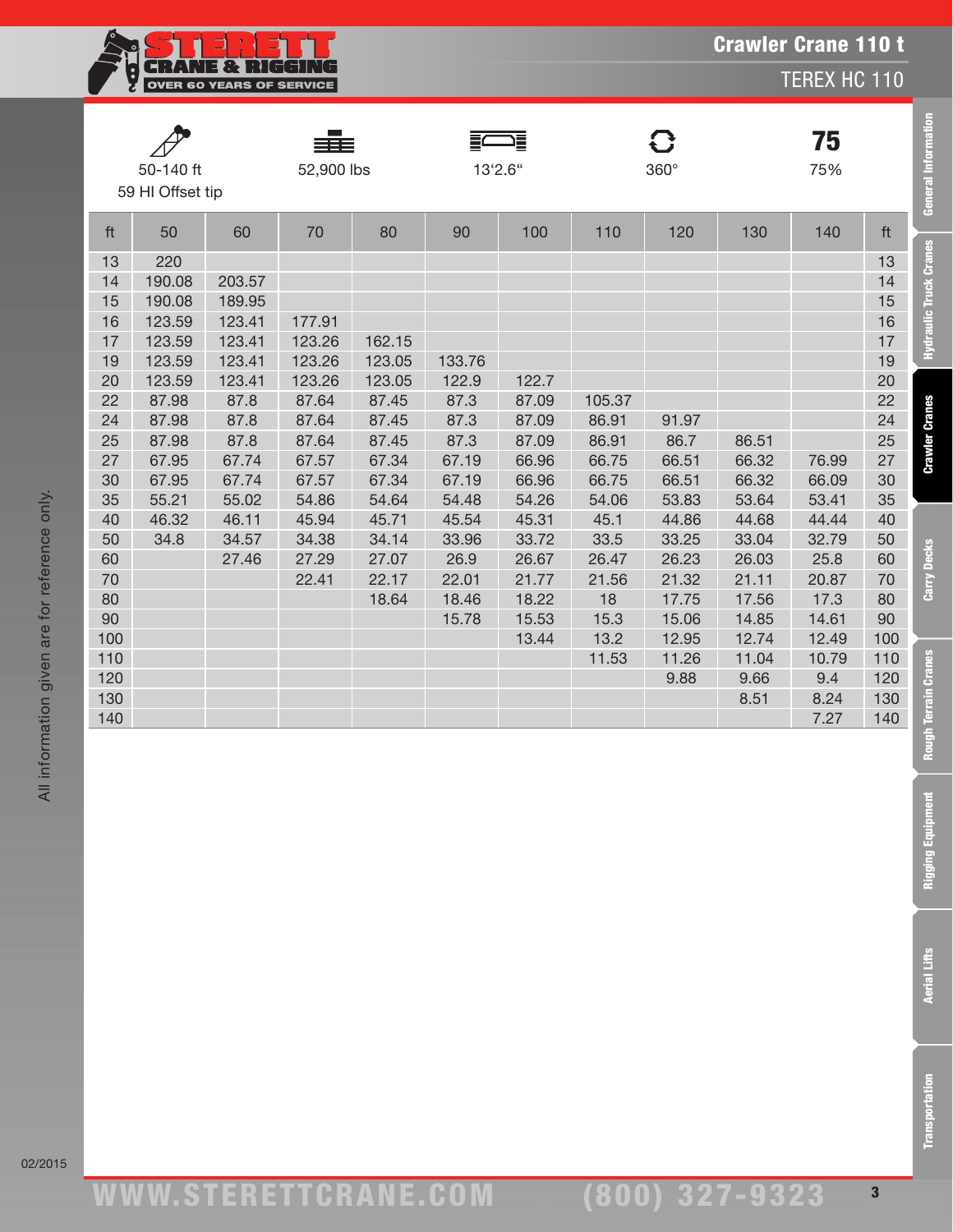TEREX HC 110



75

|                  | __         |         |             | . . |
|------------------|------------|---------|-------------|-----|
| 150-230 ft       | 52,900 lbs | 13'2.6" | $360^\circ$ | 75% |
| 59 HI Offset tip |            |         |             |     |

 $\mathcal{P}$ 

36 -

**FWARE** 

ft 150 160 170 180 190 200 210 220 230 ft 28 72.79 28 65.87 65.64 30 53.21 52.98 62.4 31 53.21 52.98 52.77 57.13 33 53.21 52.98 52.77 52.54 52.57 34 53.21 52.98 52.77 52.54 52.32 35 44.22 43.98 43.77 43.54 43.31 46.92 36 44.22 43.98 43.77 43.54 43.31 43.07 41.58 38 44.22 43.98 43.77 43.54 43.31 43.07 40.87 36.51 39 44.22 43.98 43.77 43.54 43.31 43.07 40.87 36.22 40 32.56 32.31 32.09 31.84 31.61 31.36 31.13 30.88 31.89 41 32.56 32.31 32.09 31.84 31.61 31.36 31.13 30.88 28.28 50 25.58 25.34 25.13 24.9 24.68 24.44 24.22 23.99 23.76 60 20.65 20.41 20.2 19.95 19.72 19.48 19.26 19.02 18.79 70 17.08 16.83 16.62 16.37 16.14 15.89 15.67 15.43 15.19 80 14.37 14.12 13.91 13.66 13.42 13.17 12.95 12.7 12.47 90 12.26 12 11.78 11.53 11.3 11.04 10.82 10.57 10.32 100 10.56 10.3 10.08 9.82 9.58 9.33 9.1 8.84 8.6 110 9.16 8.9 8.67 8.42 8.17 7.92 7.69 7.44 7.19 120 7.99 7.73 7.5 7.24 7 6.74 6.51 6.26 6.01 130 7.02 6.75 6.51 6.25 6.01 5.75 5.52 5.26 5.01 140 6.19 5.91 5.67 5.41 5.16 4.9 4.66 4.4 4.15 150 5.2 4.95 4.68 4.42 4.16 3.92 3.65 3.41 160 4.34 4.04 3.79 3.52 3.27 3.01 2.76 170 3.51 3.23 2.96 2.71 2.45 2.19 180 2.76 2.47 2.22 1.94 1.69 190 2.05 1.78 1.51 200

All information given are for reference only.

All information given are for reference only.

General Information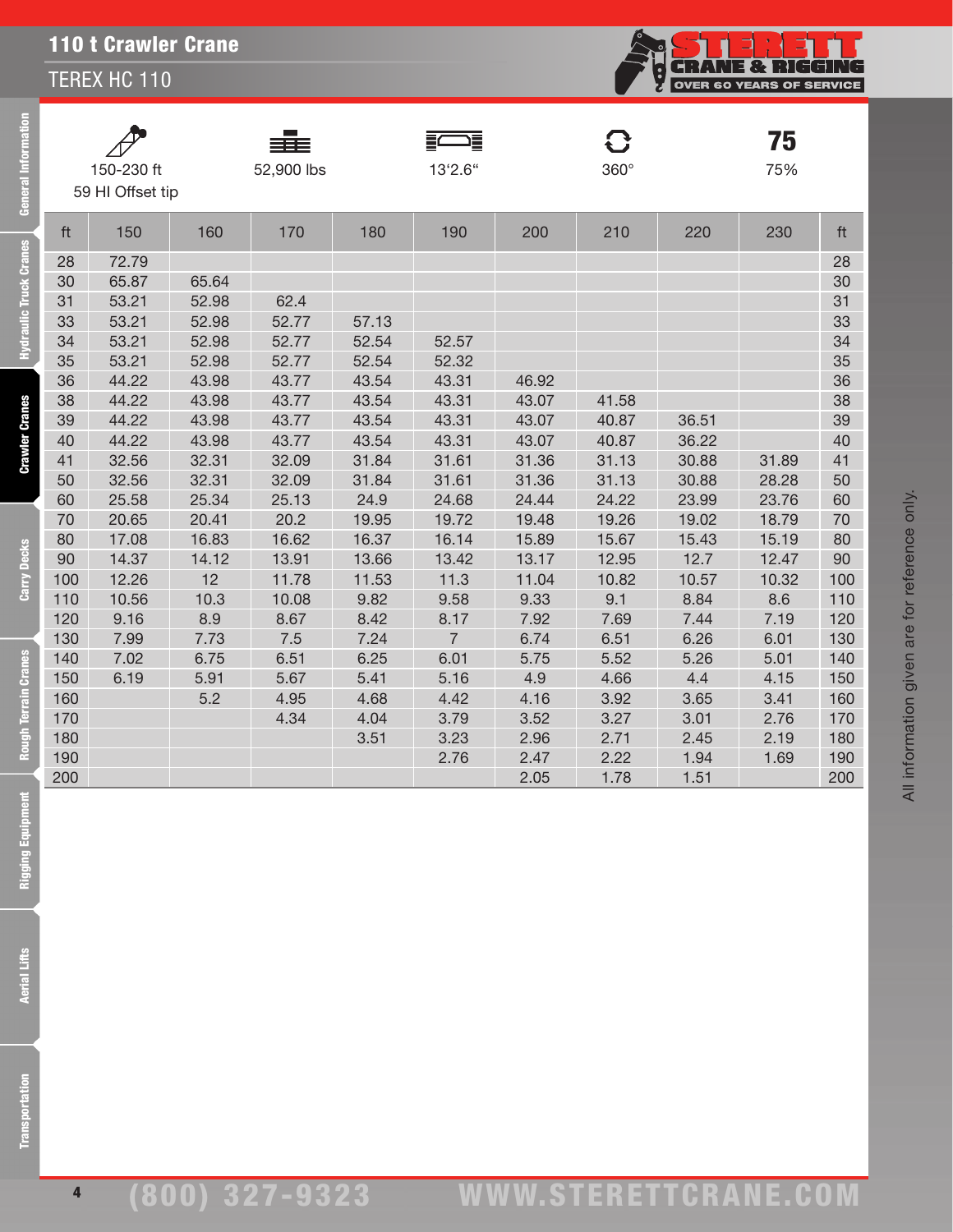Crawler Crane 110 t

TEREX HC 110

**General Information** 

**Hydraulic Truck Cranes** 

**Crawler Cranes** 

Carry Decks

**Rough Terrain Cranes** 

**Rigging Equipment** 

|     |            |            |            |           | ≡≡≡        |            | Ξ           | 這          |              | $\mathbf G$ |            | 75           |     |
|-----|------------|------------|------------|-----------|------------|------------|-------------|------------|--------------|-------------|------------|--------------|-----|
|     | 100-170 ft |            | 40 ft      |           | 52,900 lbs |            |             | 13'2.6"    |              | $360^\circ$ |            | 75%          |     |
|     |            |            |            |           |            |            |             |            |              |             |            |              |     |
|     |            | 100        |            |           | 110        |            |             | 120        |              |             | 130        |              |     |
| ft  | $5^\circ$  | $15^\circ$ | $25^\circ$ | $5^\circ$ | $15^\circ$ | $25^\circ$ | $5^{\circ}$ | $15^\circ$ | $25^{\circ}$ | $5^{\circ}$ | $15^\circ$ | $25^{\circ}$ | ft  |
| 30  | 22.54      |            |            |           |            |            |             |            |              |             |            |              | 30  |
| 31  | 22.54      |            |            | 22.53     |            |            |             |            |              |             |            |              | 31  |
| 33  | 22.54      |            |            | 22.53     |            |            | 22.52       |            |              |             |            |              | 33  |
| 34  | 22.54      |            |            | 22.53     |            |            | 22.52       |            |              | 22.5        |            |              | 34  |
| 35  | 22.54      |            |            | 22.53     |            |            | 22.52       |            |              | 22.5        |            |              | 35  |
| 40  | 22.51      | 21.26      |            | 22.53     | 21.4       |            | 22.52       | 21.46      |              | 22.5        |            |              | 40  |
| 50  | 21.72      | 20.73      | 19.82      | 21.92     | 20.83      | 19.92      | 22.08       | 20.94      | 19.96        | 22.24       | 21.01      | 20.02        | 50  |
| 60  | 21.09      | 20.19      | 19.49      | 21.28     | 20.37      | 19.5       | 21.52       | 20.44      | 19.58        | 21.69       | 20.53      | 19.67        | 60  |
| 70  | 20.52      | 19.78      | 18.38      | 20.78     | 19.91      | 18.85      | 20.98       | 20.01      | 19.29        | 21.1        | 20.13      | 19.39        | 70  |
| 80  | 18.58      | 18.58      | 17.02      | 18.32     | 18.33      | 17.51      | 18.06       | 18.06      | 17.96        | 17.82       | 17.82      | 17.83        | 80  |
| 90  | 15.88      | 15.88      | 15.86      | 15.62     | 15.62      | 15.63      | 15.35       | 15.35      | 15.35        | 15.12       | 15.12      | 15.12        | 90  |
| 100 | 13.76      | 13.76      | 13.77      | 13.5      | 13.5       | 13.51      | 13.23       | 13.23      | 13.23        | 13          | 13         | 13           | 100 |
| 110 |            |            |            | 11.8      | 11.8       | 11.8       | 11.53       | 11.53      | 11.53        | 11.29       | 11.29      | 11.29        | 110 |
| 120 |            |            |            |           |            |            | 10.12       | 10.12      | 10.13        | 9.89        | 9.89       | 9.9          | 120 |
| 130 |            |            |            |           |            |            |             |            |              | 8.71        | 8.72       | 8.72         | 130 |

|          | כ<br>כ |
|----------|--------|
|          |        |
|          |        |
|          |        |
|          |        |
|          |        |
|          |        |
|          |        |
| tor      |        |
|          |        |
|          |        |
|          |        |
| are      |        |
|          |        |
|          |        |
|          |        |
|          |        |
|          |        |
| giver    |        |
|          |        |
|          |        |
|          |        |
|          |        |
|          |        |
|          |        |
|          |        |
|          |        |
|          |        |
|          |        |
|          |        |
|          |        |
|          |        |
|          |        |
| $\equiv$ |        |
|          |        |
|          |        |

|     |             | 140        |            |           | 150          |            |             | 160        |            |             | 170        |            |     |
|-----|-------------|------------|------------|-----------|--------------|------------|-------------|------------|------------|-------------|------------|------------|-----|
| ft  | $5^{\circ}$ | $15^\circ$ | $25^\circ$ | $5^\circ$ | $15^{\circ}$ | $25^\circ$ | $5^{\circ}$ | $15^\circ$ | $25^\circ$ | $5^{\circ}$ | $15^\circ$ | $25^\circ$ | ft  |
| 36  | 22.49       |            |            |           |              |            |             |            |            |             |            |            | 36  |
| 38  | 22.49       |            |            | 22.47     |              |            |             |            |            |             |            |            | 38  |
| 39  | 22.49       |            |            | 22.47     |              |            | 22.46       |            |            |             |            |            | 39  |
| 40  | 22.49       |            |            | 22.47     |              |            | 22.46       |            |            |             |            |            | 40  |
| 41  | 22.38       |            |            | 22.47     |              |            | 22.46       |            |            | 22.45       |            |            | 41  |
| 50  | 22.38       | 21.09      | 20.08      | 22.47     | 21.19        | 20.1       | 22.46       | 21.28      |            | 22.45       | 21.3       |            | 50  |
| 60  | 21.83       | 20.69      | 19.76      | 21.98     | 20.77        | 19.81      | 22.11       | 20.84      | 19.83      | 22.18       | 20.93      | 19.86      | 60  |
| 70  | 21.14       | 20.3       | 19.41      | 20.89     | 20.39        | 19.51      | 20.63       | 20.47      | 19.53      | 20.39       | 20.4       | 19.65      | 70  |
| 80  | 17.56       | 17.56      | 17.56      | 17.31     | 17.31        | 17.31      | 17.04       | 17.05      | 17.05      | 16.82       | 16.82      | 16.82      | 80  |
| 90  | 14.85       | 14.85      | 14.86      | 14.6      | 14.6         | 14.6       | 14.33       | 14.33      | 14.34      | 14.1        | 14.1       | 14.1       | 90  |
| 100 | 12.73       | 12.73      | 12.74      | 12.47     | 12.48        | 12.48      | 12.21       | 12.21      | 12.21      | 11.97       | 11.97      | 11.98      | 100 |
| 110 | 11.02       | 11.02      | 11.03      | 10.76     | 10.76        | 10.77      | 10.5        | 10.5       | 10.5       | 10.26       | 10.26      | 10.26      | 110 |
| 120 | 9.61        | 9.61       | 9.62       | 9.36      | 9.37         | 9.37       | 9.1         | 9.1        | 9.1        | 8.86        | 8.86       | 8.86       | 120 |
| 130 | 8.44        | 8.45       | 8.45       | 8.18      | 8.19         | 8.19       | 7.92        | 7.92       | 7.92       | 7.68        | 7.68       | 7.68       | 130 |
| 140 | 7.45        | 7.45       | 7.46       | 7.2       | 7.2          | 7.2        | 6.92        | 6.92       | 6.92       | 6.68        | 6.68       | 6.69       | 140 |
| 150 |             |            |            | 6.34      | 6.35         | 6.35       | 6.07        | 6.07       | 6.08       | 5.83        | 5.83       | 5.84       | 150 |
| 160 |             |            |            |           |              |            | 5.33        | 5.33       | 5.34       | 5.09        | 5.09       | 5.09       | 160 |
| 170 |             |            |            |           |              |            |             |            |            | 4.44        | 4.45       | 4.45       | 170 |
|     |             |            |            |           |              |            |             |            |            |             |            |            |     |

**Aerial Lifts** 

**CRANE & RIGGING**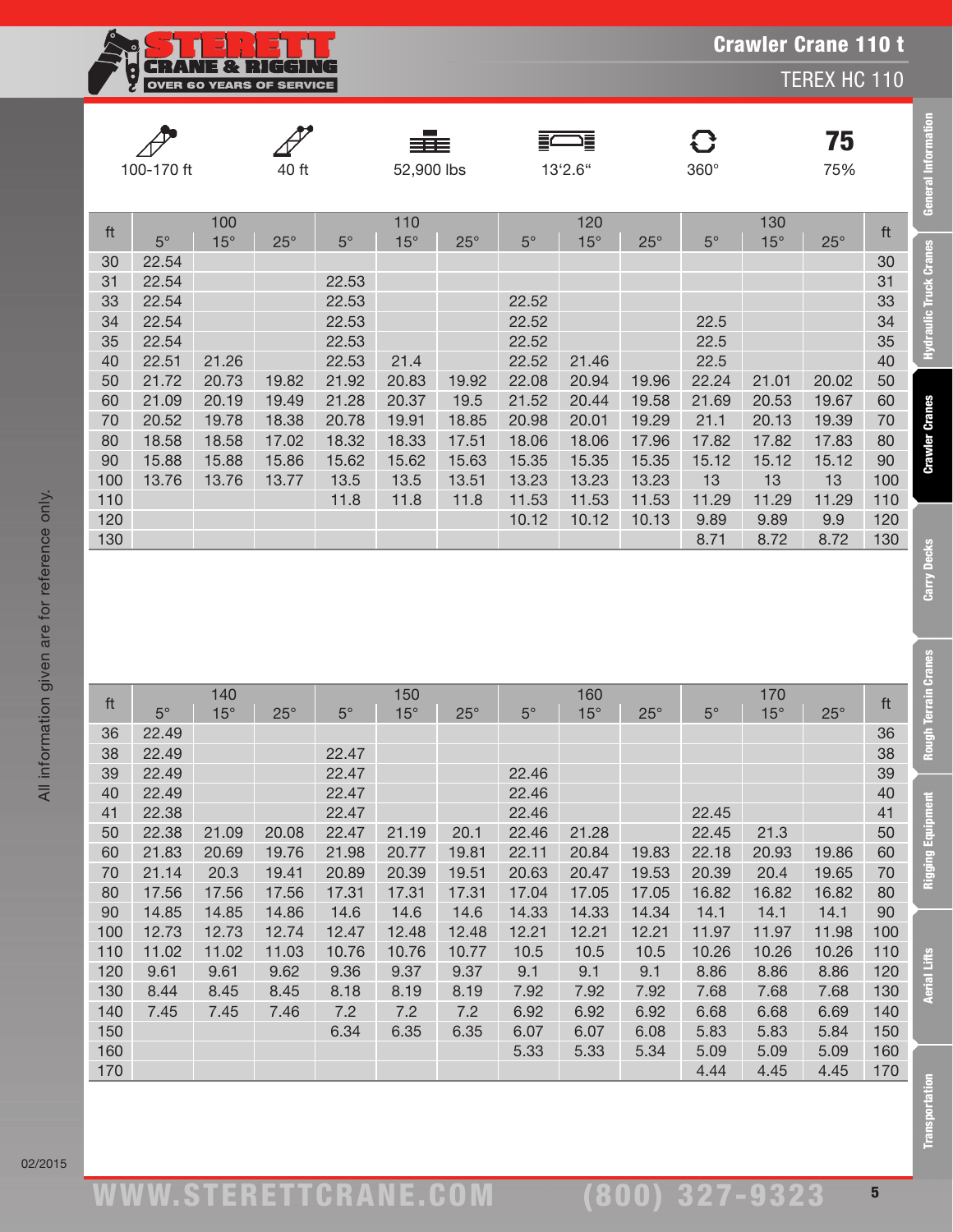TEREX HC 110



 $75$ <sub>75%</sub>

| $\mathscr{P}$ |
|---------------|
| 180-21        |

eral Information

**Iraulic Truck Cranes** 

**Crawler Cranes** 

Carry Decks

 $\blacksquare$ 



 $\overrightarrow{A}$ 

sãs

F

 $\overline{C}$ 

180-210 ft 40 ft 52,900 lbs 13'2.6'' 360° 75%

|     |           | 180        |              |             | 190        |            |             | 200        |              |           | 210        |              |     |
|-----|-----------|------------|--------------|-------------|------------|------------|-------------|------------|--------------|-----------|------------|--------------|-----|
| ft  | $5^\circ$ | $15^\circ$ | $25^{\circ}$ | $5^{\circ}$ | $15^\circ$ | $25^\circ$ | $5^{\circ}$ | $15^\circ$ | $25^{\circ}$ | $5^\circ$ | $15^\circ$ | $25^{\circ}$ | ft  |
| 42  | 22.43     |            |              |             |            |            |             |            |              |           |            |              | 42  |
| 44  | 22.43     |            |              | 22.28       |            |            |             |            |              |           |            |              | 44  |
| 45  | 22.43     |            |              | 22.28       |            |            | 19.38       |            |              |           |            |              | 45  |
| 47  | 22.43     |            |              | 22.28       |            |            | 19.38       |            |              | 16.66     |            |              | 47  |
| 50  | 22.43     | 21.32      |              | 21.61       | 20         |            | 18.84       |            |              | 16.36     |            |              | 50  |
| 60  | 22.32     | 21         | 19.97        | 20.45       | 19.21      | 17.96      | 17.74       | 16.74      | 15.65        | 15.3      | 14.48      | 13.6         | 60  |
| 70  | 20.14     | 20.14      | 19.66        | 19.36       | 18.38      | 17.39      | 16.67       | 15.89      | 15.05        | 14.32     | 13.71      | 13.02        | 70  |
| 80  | 16.55     | 16.56      | 16.56        | 16.31       | 16.31      | 16.31      | 15.64       | 15.05      | 14.44        | 13.36     | 12.91      | 12.39        | 80  |
| 90  | 13.84     | 13.84      | 13.84        | 13.59       | 13.6       | 13.6       | 13.33       | 13.33      | 13.33        | 12.44     | 12.08      | 11.7         | 90  |
| 100 | 11.71     | 11.71      | 11.71        | 11.46       | 11.46      | 11.47      | 11.19       | 11.2       | 11.2         | 10.96     | 10.96      | 10.96        | 100 |
| 110 | 9.99      | 10         | 10           | 9.75        | 9.75       | 9.75       | 9.48        | 9.48       | 9.49         | 9.25      | 9.25       | 9.25         | 110 |
| 120 | 8.59      | 8.59       | 8.6          | 8.34        | 8.34       | 8.34       | 8.07        | 8.07       | 8.07         | 7.83      | 7.83       | 7.84         | 120 |
| 130 | 7.41      | 7.41       | 7.42         | 7.15        | 7.16       | 7.16       | 6.9         | 6.9        | 6.9          | 6.65      | 6.65       | 6.66         | 130 |
| 140 | 6.41      | 6.41       | 6.42         | 6.16        | 6.17       | 6.17       | 5.9         | 5.9        | 5.9          | 5.65      | 5.65       | 5.65         | 140 |
| 150 | 5.56      | 5.57       | 5.57         | 5.3         | 5.31       | 5.31       | 5.04        | 5.04       | 5.04         | 4.79      | 4.79       | 4.79         | 150 |
| 160 | 4.82      | 4.82       | 4.82         | 4.56        | 4.56       | 4.56       | 4.29        | 4.29       | 4.29         | 4.05      | 4.05       | 4.06         | 160 |
| 170 | 4.17      | 4.17       | 4.18         | 3.91        | 3.91       | 3.92       | 3.64        | 3.64       | 3.65         | 3.4       | 3.4        | 3.41         | 170 |
| 180 | 3.6       | 3.6        | 3.61         | 3.35        | 3.35       | 3.35       | 3.07        | 3.08       | 3.08         | 2.82      | 2.83       | 2.83         | 180 |
| 190 |           |            |              | 2.83        | 2.84       | 2.84       | 2.56        | 2.56       | 2.57         | 2.32      | 2.32       | 2.33         | 190 |
| 200 |           |            |              |             |            |            | 2.11        | 2.11       | 2.12         | 1.87      | 1.87       | 1.87         | 200 |

210 1.46 1.47 1.47 210

**Rough Terrain Cranes**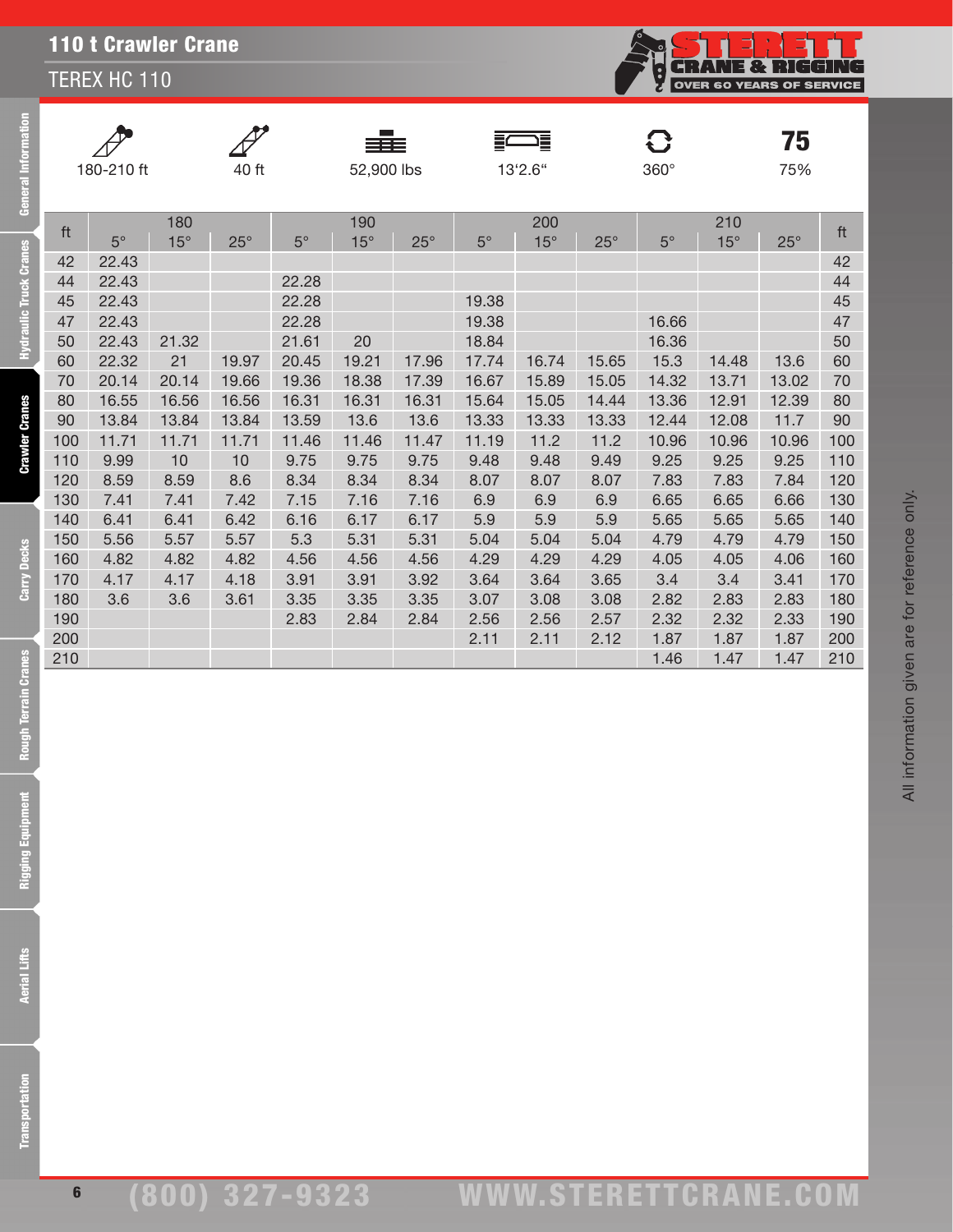**CRANE & RIGGING**<br>OVER 60 YEARS OF SERVICE ģ

TEREX HC 110

|     |            |            |            |             | ≡≡≡        |            | 這           |            |            | $\mathbf{C}$ |            | 75         |     |
|-----|------------|------------|------------|-------------|------------|------------|-------------|------------|------------|--------------|------------|------------|-----|
|     | 130-200 ft |            | 50 ft      |             | 52,900 lbs |            |             | 13'2.6"    |            | $360^\circ$  |            | 75%        |     |
|     |            |            |            |             |            |            |             |            |            |              |            |            |     |
|     |            | 130        |            |             | 140        |            |             | 150        |            |              | 160        |            | ft  |
| ft  | $5^\circ$  | $15^\circ$ | $25^\circ$ | $5^{\circ}$ | $15^\circ$ | $25^\circ$ | $5^{\circ}$ | $15^\circ$ | $25^\circ$ | $5^{\circ}$  | $15^\circ$ | $25^\circ$ |     |
| 37  | 20.63      |            |            |             |            |            |             |            |            |              |            |            | 37  |
| 38  | 20.63      |            |            | 20.56       |            |            |             |            |            |              |            |            | 38  |
| 40  | 20.39      |            |            | 20.42       |            |            | 20.46       |            |            |              |            |            | 40  |
| 42  | 19.68      |            |            | 19.82       |            |            | 19.88       |            |            | 20.31        |            |            | 42  |
| 50  | 19.68      | 17.96      |            | 19.82       | 17.98      |            | 19.88       | 17.97      |            | 19.87        | 17.94      |            | 50  |
| 60  | 19.03      | 17.54      | 16.23      | 19.12       | 17.6       | 16.26      | 19.23       | 17.59      | 16.26      | 19.32        | 17.63      | 16.18      | 60  |
| 70  | 18.4       | 17.05      | 15.96      | 18.5        | 17.1       | 15.97      | 18.67       | 17.22      | 15.98      | 18.77        | 17.26      | 15.98      | 70  |
| 80  | 17.8       | 16.63      | 15.63      | 17.66       | 16.71      | 15.7       | 17.41       | 16.78      | 15.72      | 17.15        | 16.83      | 15.72      | 80  |
| 90  | 15.21      | 15.21      | 14.59      | 14.95       | 14.95      | 14.95      | 14.7        | 14.7       | 14.71      | 14.44        | 14.44      | 14.44      | 90  |
| 100 | 13.09      | 13.09      | 13.1       | 12.82       | 12.83      | 12.83      | 12.57       | 12.57      | 12.57      | 12.3         | 12.3       | 12.31      | 100 |
| 110 | 11.38      | 11.38      | 11.39      | 11.11       | 11.12      | 11.12      | 10.86       | 10.86      | 10.86      | 10.59        | 10.59      | 10.6       | 110 |
| 120 | 9.98       | 9.98       | 9.99       | 9.71        | 9.72       | 9.72       | 9.46        | 9.46       | 9.46       | 9.19         | 9.19       | 9.19       | 120 |
| 130 | 8.8        | 8.81       | 8.81       | 8.53        | 8.54       | 8.54       | 8.28        | 8.28       | 8.28       | 8.01         | 8.01       | 8.01       | 130 |
| 140 |            |            |            | 7.54        | 7.54       | 7.55       | 7.29        | 7.29       | 7.3        | 7.01         | 7.01       | 7.02       | 140 |
| 150 |            |            |            |             |            |            | 6.43        | 6.43       | 6.44       | 6.16         | 6.16       | 6.17       | 150 |
| 160 |            |            |            |             |            |            |             |            |            | 5.42         | 5.42       | 5.42       | 160 |

|            | 130-200 ft     |                   | 50 ft      |             | 52,900 lbs        |              |                | 這<br>13'2.6"      |              | $360^\circ$  |                     | 75<br>75%    |            | <b>General Information</b> |
|------------|----------------|-------------------|------------|-------------|-------------------|--------------|----------------|-------------------|--------------|--------------|---------------------|--------------|------------|----------------------------|
|            |                |                   |            |             |                   |              |                |                   |              |              |                     |              |            |                            |
| ft         | $5^{\circ}$    | 130<br>$15^\circ$ | $25^\circ$ | $5^{\circ}$ | 140<br>$15^\circ$ | $25^\circ$   | $5^{\circ}$    | 150<br>$15^\circ$ | $25^\circ$   | $5^{\circ}$  | 160<br>$15^{\circ}$ | $25^{\circ}$ | ft         | 3                          |
| 37         | 20.63          |                   |            |             |                   |              |                |                   |              |              |                     |              | 37         |                            |
| 38         | 20.63          |                   |            | 20.56       |                   |              |                |                   |              |              |                     |              | 38         | Hydraulic Truck Cran       |
| 40         | 20.39          |                   |            | 20.42       |                   |              | 20.46          |                   |              |              |                     |              | 40         |                            |
| 42         | 19.68          |                   |            | 19.82       |                   |              | 19.88          |                   |              | 20.31        |                     |              | 42         |                            |
| 50         | 19.68          | 17.96             |            | 19.82       | 17.98             |              | 19.88          | 17.97             |              | 19.87        | 17.94               |              | 50         |                            |
| 60         | 19.03          | 17.54             | 16.23      | 19.12       | 17.6              | 16.26        | 19.23          | 17.59             | 16.26        | 19.32        | 17.63               | 16.18        | 60         |                            |
| 70         | 18.4           | 17.05             | 15.96      | 18.5        | 17.1              | 15.97        | 18.67          | 17.22             | 15.98        | 18.77        | 17.26               | 15.98        | 70         |                            |
| 80         | 17.8           | 16.63             | 15.63      | 17.66       | 16.71             | 15.7         | 17.41          | 16.78             | 15.72        | 17.15        | 16.83               | 15.72        | 80         | <b>Crawler Cranes</b>      |
| 90         | 15.21          | 15.21             | 14.59      | 14.95       | 14.95             | 14.95        | 14.7           | 14.7              | 14.71        | 14.44        | 14.44               | 14.44        | 90         |                            |
| 100        | 13.09          | 13.09             | 13.1       | 12.82       | 12.83             | 12.83        | 12.57          | 12.57             | 12.57        | 12.3         | 12.3                | 12.31        | 100        |                            |
| 110        | 11.38          | 11.38             | 11.39      | 11.11       | 11.12             | 11.12        | 10.86          | 10.86             | 10.86        | 10.59        | 10.59               | 10.6         | 110        |                            |
| 120        | 9.98           | 9.98              | 9.99       | 9.71        | 9.72              | 9.72         | 9.46           | 9.46              | 9.46         | 9.19         | 9.19                | 9.19         | 120        |                            |
| 130        | 8.8            | 8.81              | 8.81       | 8.53        | 8.54              | 8.54         | 8.28           | 8.28              | 8.28         | 8.01         | 8.01                | 8.01         | 130        |                            |
| 140<br>150 |                |                   |            | 7.54        | 7.54              | 7.55         | 7.29<br>6.43   | 7.29<br>6.43      | 7.3<br>6.44  | 7.01<br>6.16 | 7.01<br>6.16        | 7.02<br>6.17 | 140<br>150 |                            |
| 160        |                |                   |            |             |                   |              |                |                   |              | 5.42         | 5.42                | 5.42         | 160        | Carry Decks                |
|            |                |                   |            |             |                   |              |                |                   |              |              |                     |              |            | Rough Terrain Cranes       |
| ft         |                | 170               |            |             | 180               |              |                | 190               |              |              | 200                 |              | ft         |                            |
|            | $5^\circ$      | $15^\circ$        | $25^\circ$ | $5^{\circ}$ | $15^\circ$        | $25^{\circ}$ | $5^{\circ}$    | $15^\circ$        | $25^\circ$   | $5^{\circ}$  | $15^\circ$          | $25^\circ$   |            |                            |
| 43<br>45   | 20.25<br>19.85 |                   |            | 20.05       |                   |              |                |                   |              |              |                     |              | 43<br>45   |                            |
| 46         | 19.85          |                   |            | 19.86       |                   |              | 19.91          |                   |              |              |                     |              | 46         |                            |
| 48         | 19.85          |                   |            | 19.86       |                   |              | 19.72          |                   |              | 18.25        |                     |              | 48         |                            |
| 50         | 19.85          |                   |            | 19.86       |                   |              | 19.72          |                   |              | 18.03        |                     |              | 50         |                            |
| 60         | 19.34          | 17.56             | 16.12      | 19.31       | 17.55             |              | 19.25          | 17.49             |              | 16.97        | 15.67               |              | 60         |                            |
| 70         | 18.8           | 17.24             | 15.94      | 18.82       | 17.21             | 15.85        | 18.53          | 17.18             | 15.74        | 15.98        | 14.99               | 13.87        | 70         |                            |
| 80         | 16.91          | 16.9              | 15.75      | 16.66       | 16.66             | 15.69        | 16.4           | 16.41             | 15.53        | 15.03        | 14.25               | 13.41        | 80         | Rigging Equip              |
| 90         | 14.2           | 14.2              | 14.21      | 13.93       | 13.94             | 13.94        | 13.69          | 13.69             | 13.69        | 13.42        | 13.43               | 12.85        | 90         |                            |
| 100        | 12.07          | 12.07             | 12.07      | 11.8        | 11.8              | 11.81        | 11.56          | 11.56             | 11.56        | 11.29        | 11.29               | 11.3         | 100        |                            |
| 110        | 10.35          | 10.36             | 10.36      | 10.09       | 10.09             | 10.09        | 9.84           | 9.84              | 9.85         | 9.58         | 9.58                | 9.58         | 110        |                            |
| 120        | 8.94           | 8.94              | 8.95       | 8.69        | 8.69              | 8.69         | 8.43           | 8.43              | 8.43         | 8.16         | 8.16                | 8.17         | 120        |                            |
| 130        | 7.77           | 7.77              | 7.78       | 7.5         | 7.51              | 7.51         | 7.25           | 7.25              | 7.25         | 6.98         | 6.98                | 6.99         | 130        | <b>Aerial Lifts</b>        |
| 140        | 6.77           | 6.77              | 6.78       | 6.5         | 6.51              | 6.51         | 6.25           | 6.25              | 6.25         | 5.98         | 5.98                | 5.99         | 140        |                            |
| 150        | 5.91           | 5.92              | 5.92       | 5.64        | 5.65              | 5.65         | 5.4            | 5.4               | 5.4          | 5.13         | 5.13                | 5.14         | 150        |                            |
| 160        | 5.18           | 5.18              | 5.18       | 4.91        | 4.91              | 4.91         | 4.65           | 4.65              | 4.65         | 4.38         | 4.38                | 4.39         | 160        |                            |
| 170        | 4.53           | 4.53              | 4.54       | 4.26        | 4.26              | 4.27         | $\overline{4}$ | $\overline{4}$    | 4.01         | 3.73         | 3.73                | 3.74         | 170        |                            |
| 180<br>190 |                |                   |            | 3.69        | 3.69              | 3.69         | 3.42<br>2.92   | 3.43<br>2.92      | 3.43<br>2.93 | 3.15<br>2.65 | 3.16<br>2.65        | 3.16<br>2.66 | 180<br>190 |                            |
| 200        |                |                   |            |             |                   |              |                |                   |              | 2.2          | 2.2                 | 2.2          | 200        |                            |
|            |                |                   |            |             |                   |              |                |                   |              |              |                     |              |            | <b>Transportation</b>      |

02/2015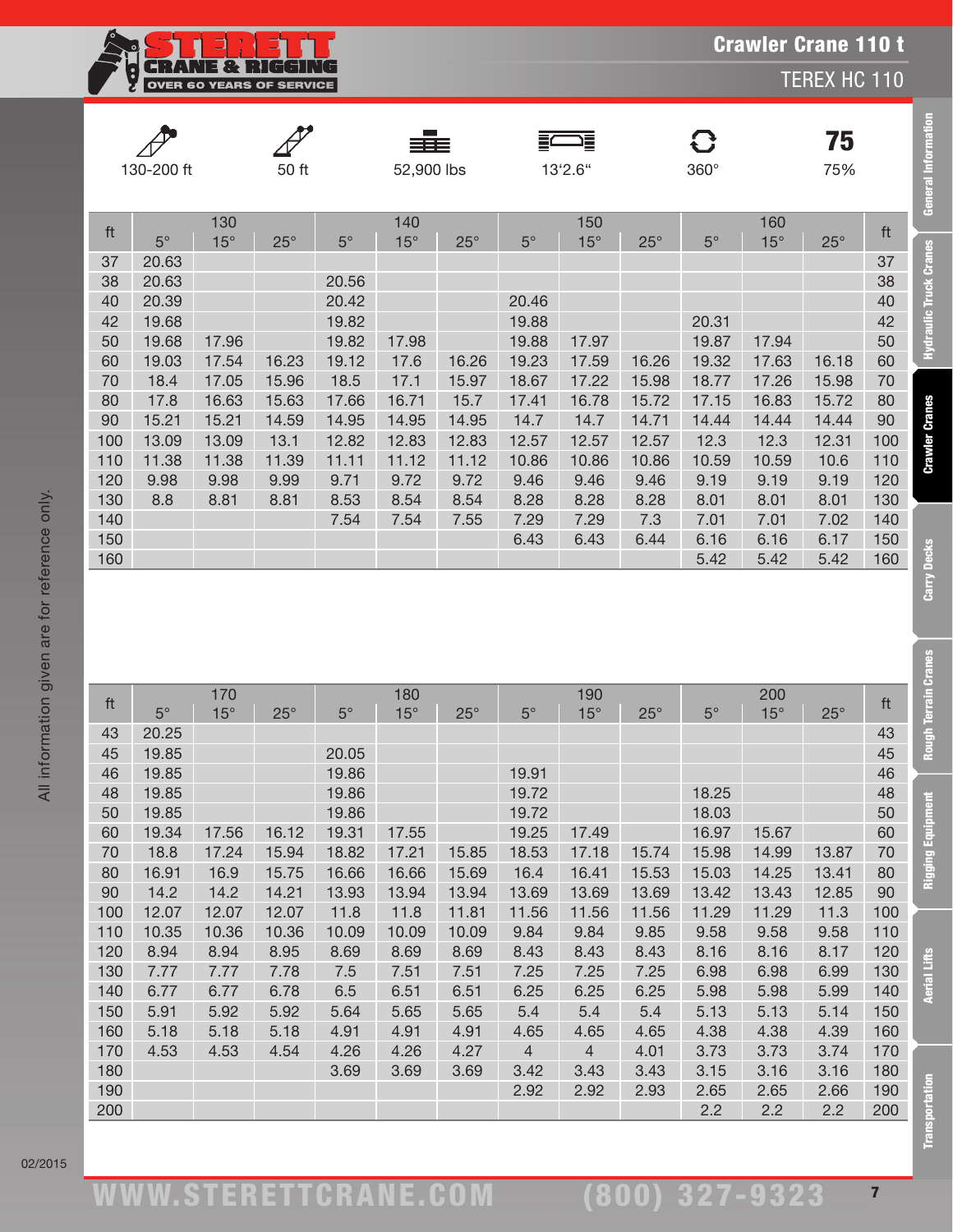TEREX HC 110



<sub>75%</sub>

All information given are for reference only.

All information given are for reference only.

eral Information

Ē

raulic Truck Cranes

**Crawler Cranes** 



≡≡

F

 $\mathbf C$ 

150-200 ft 60 ft 52,900 lbs 13'2.6'' 360° 75%

|     |             | 150        |              |           | 160        |            |             | 170        |            |     |
|-----|-------------|------------|--------------|-----------|------------|------------|-------------|------------|------------|-----|
| ft  | $5^{\circ}$ | $15^\circ$ | $25^{\circ}$ | $5^\circ$ | $15^\circ$ | $25^\circ$ | $5^{\circ}$ | $15^\circ$ | $25^\circ$ | ft  |
| 42  | 15.37       |            |              |           |            |            |             |            |            | 42  |
| 44  | 14.89       |            |              | 15.3      |            |            |             |            |            | 44  |
| 46  | 14.89       |            |              | 14.94     |            |            | 15.23       |            |            | 46  |
| 50  | 14.89       |            |              | 14.94     |            |            | 14.98       |            |            | 50  |
| 60  | 14.38       | 12.94      |              | 14.45     | 12.94      |            | 14.47       | 12.95      |            | 60  |
| 70  | 13.8        | 12.52      | 11.32        | 13.94     | 12.61      | 11.39      | 13.99       | 12.65      | 11.43      | 70  |
| 80  | 13.33       | 12.02      | 10.98        | 13.48     | 12.16      | 11.05      | 13.58       | 12.23      | 11.12      | 80  |
| 90  | 12.8        | 11.6       | 10.64        | 13.02     | 11.73      | 10.73      | 13.13       | 11.81      | 10.78      | 90  |
| 100 | 12.29       | 11.2       | 10.35        | 12.4      | 11.3       | 10.45      | 12.15       | 11.44      | 10.52      | 100 |
| 110 | 10.94       | 10.85      | 10.13        | 10.67     | 10.68      | 10.21      | 10.44       | 10.44      | 10.26      | 110 |
| 120 | 9.54        | 9.54       | 9.55         | 9.27      | 9.27       | 9.28       | 9.04        | 9.04       | 9.04       | 120 |
| 130 | 8.36        | 8.36       | 8.37         | 8.09      | 8.09       | 8.1        | 7.85        | 7.86       | 7.86       | 130 |
| 140 | 7.37        | 7.37       | 7.38         | 7.1       | 7.1        | 7.11       | 6.85        | 6.86       | 6.86       | 140 |
| 150 | 6.51        | 6.52       | 6.52         | 6.24      | 6.25       | 6.25       | 5.99        | 6          | 6          | 150 |
| 160 |             |            |              | 5.5       | 5.5        | 5.5        | 5.26        | 5.26       | 5.26       | 160 |
| 170 |             |            |              |           |            |            | 4.61        | 4.61       | 4.62       | 170 |

**Aerial Lifts** 

| ft  |             | 180        |              |             | 190        |            |           | 200        |              | ft  |
|-----|-------------|------------|--------------|-------------|------------|------------|-----------|------------|--------------|-----|
|     | $5^{\circ}$ | $15^\circ$ | $25^{\circ}$ | $5^{\circ}$ | $15^\circ$ | $25^\circ$ | $5^\circ$ | $15^\circ$ | $25^{\circ}$ |     |
| 47  | 15.16       |            |              |             |            |            |           |            |              | 47  |
| 49  | 15.01       |            |              | 15.08       |            |            |           |            |              | 49  |
| 50  | 15.01       |            |              | 15.03       |            |            | 14.98     |            |              | 50  |
| 60  | 14.54       | 12.95      |              | 14.55       | 12.96      |            | 14.55     | 12.9       |              | 60  |
| 70  | 14.08       | 12.64      | 11.5         | 14.11       | 12.68      | 11.47      | 14.13     | 12.67      | 11.33        | 70  |
| 80  | 13.66       | 12.35      | 11.18        | 13.69       | 12.36      | 11.22      | 13.77     | 12.41      | 11.26        | 80  |
| 90  | 13.21       | 11.94      | 10.86        | 13.31       | 12.05      | 10.9       | 13.38     | 12.09      | 10.98        | 90  |
| 100 | 11.9        | 11.53      | 10.61        | 11.64       | 11.64      | 10.66      | 11.38     | 11.39      | 10.71        | 100 |
| 110 | 10.17       | 10.17      | 10.18        | 9.93        | 9.93       | 9.93       | 9.66      | 9.66       | 9.67         | 110 |
| 120 | 8.77        | 8.77       | 8.78         | 8.51        | 8.52       | 8.52       | 8.25      | 8.25       | 8.25         | 120 |
| 130 | 7.59        | 7.59       | 7.59         | 7.33        | 7.33       | 7.34       | 7.07      | 7.08       | 7.08         | 130 |
| 140 | 6.59        | 6.59       | 6.59         | 6.34        | 6.34       | 6.35       | 6.07      | 6.07       | 6.08         | 140 |
| 150 | 5.74        | 5.74       | 5.74         | 5.48        | 5.48       | 5.49       | 5.21      | 5.21       | 5.22         | 150 |
| 160 | 4.99        | 4.99       | 5            | 4.73        | 4.73       | 4.74       | 4.46      | 4.46       | 4.47         | 160 |
| 170 | 4.34        | 4.34       | 4.35         | 4.08        | 4.08       | 4.09       | 3.81      | 3.82       | 3.82         | 170 |
| 180 | 3.77        | 3.77       | 3.77         | 3.5         | 3.51       | 3.51       | 3.24      | 3.24       | 3.24         | 180 |
| 190 |             |            |              | 3           | 3          | 3.01       | 2.73      | 2.73       | 2.74         | 190 |
| 200 |             |            |              |             |            |            | 2.27      | 2.28       | 2.28         | 200 |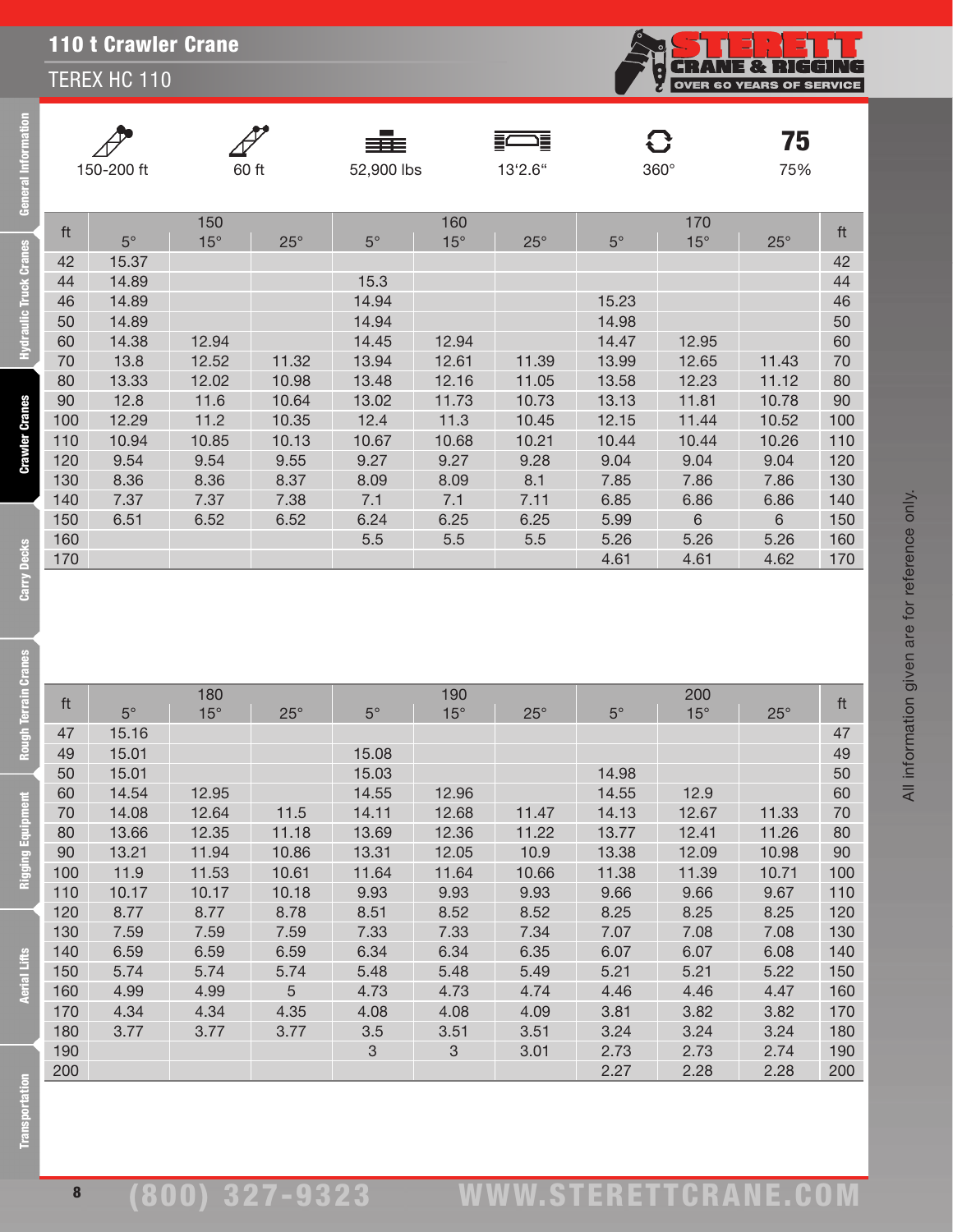**CRANE & RIGGING**<br>OVER 60 YEARS OF SERVICE ĝ

TEREX HC 110

|            |           |              |              | ≡≡≡        |            | 這<br>Ξ       |             | G          | 75         |     |                        |
|------------|-----------|--------------|--------------|------------|------------|--------------|-------------|------------|------------|-----|------------------------|
| 180-200 ft |           | 70 ft        |              | 52,900 lbs |            | 13'2.6"      |             | 360°       | 75%        |     | General Informatio     |
|            | 180       |              |              | 190        |            |              |             | 200        |            | ft  |                        |
| ft         | $5^\circ$ | $15^{\circ}$ | $25^{\circ}$ | $5^\circ$  | $15^\circ$ | $25^{\circ}$ | $5^{\circ}$ | $15^\circ$ | $25^\circ$ |     |                        |
| 50         | 11.87     |              |              |            |            |              |             |            |            | 50  | Hydraulic Truck Cranes |
| 51         | 11.42     |              |              | 11.85      |            |              |             |            |            | 51  |                        |
| 53         | 11.42     |              |              | 11.46      |            |              | 11.79       |            |            | 53  |                        |
| 60         | 11.42     |              |              | 11.46      |            |              | 11.49       |            |            | 60  |                        |
| 70         | 11        | 9.56         |              | 11.06      | 9.62       |              | 11.11       | 9.66       |            | 70  |                        |
| 80         | 10.53     | 9.19         | 8.19         | 10.68      | 9.24       | 8.2          | 10.72       | 9.31       | 8.23       | 80  |                        |
| 90         | 10.06     | 8.82         | 7.94         | 10.18      | 8.9        | 7.98         | 10.29       | 8.98       | 8.01       | 90  |                        |
| 100        | 9.6       | 8.52         | 7.71         | 9.74       | 8.59       | 7.75         | 9.86        | 8.67       | 7.79       | 100 |                        |
| 110        | 9.22      | 8.24         | 7.47         | 9.36       | 8.32       | 7.52         | 9.47        | 8.38       | 7.58       | 110 | <b>Crawler Cranes</b>  |
| 120        | 8.83      | 7.98         | 7.29         | 8.58       | 8.04       | 7.34         | 8.32        | 8.13       | 7.38       | 120 |                        |
| 130        | 7.65      | 7.65         | 7.14         | 7.4        | 7.41       | 7.18         | 7.14        | 7.14       | 7.15       | 130 |                        |
| 140        | 6.65      | 6.65         | 6.66         | 6.4        | 6.41       | 6.41         | 6.14        | 6.14       | 6.14       | 140 |                        |
| 150        | 5.8       | 5.8          | 5.81         | 5.54       | 5.54       | 5.55         | 5.27        | 5.28       | 5.28       | 150 |                        |
| 160        | 5.05      | 5.05         | 5.06         | 4.8        | 4.8        | 4.81         | 4.53        | 4.54       | 4.54       | 160 |                        |
| 170        | 4.4       | 4.4          | 4.41         | 4.14       | 4.15       | 4.15         | 3.87        | 3.88       | 3.88       | 170 |                        |
| 180        | 3.82      | 3.83         | 3.83         | 3.58       | 3.58       | 3.58         | 3.31        | 3.31       | 3.32       | 180 |                        |
| 190        |           |              |              | 3.06       | 3.06       | 3.07         | 2.79        | 2.79       | 2.8        | 190 | <b>Carry Decks</b>     |
| 200        |           |              |              |            |            |              | 2.34        | 2.35       | 2.35       | 200 |                        |